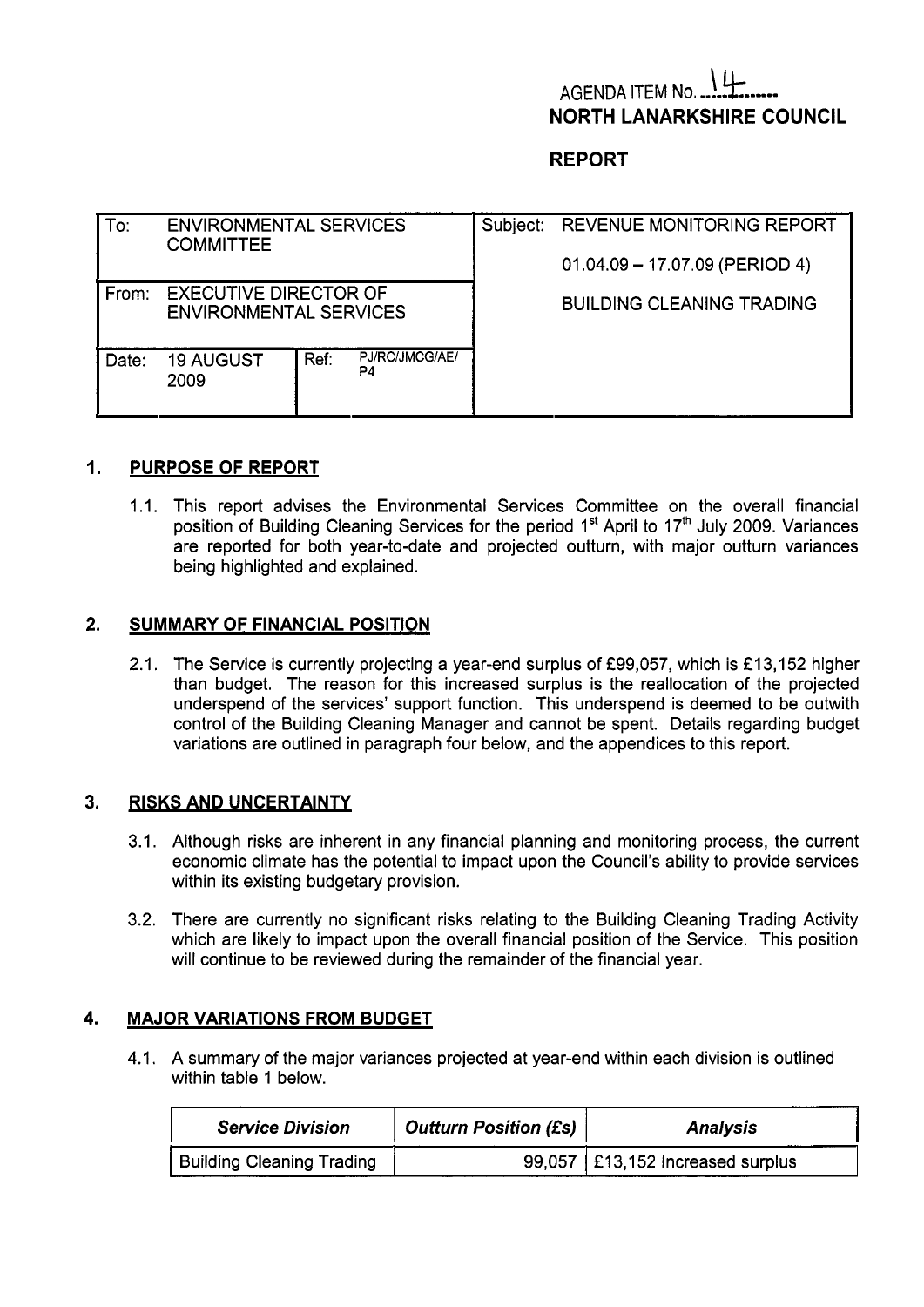- 4.2. The Building Cleaning Trading operation is experiencing the following major variances and operational issues:
	- 4.2.1 Employee costs are largely overspent due to provision for additional properties and ad hoc requests by clients, with no corresponding increase in budget. Services are notified on a regular basis of their charges in order that they can take full recognition of the implications of their decisions with regards to the use of Building Cleaning services. The above issues create an overspend within employee costs of approximately £198,000. This will be partially offset by an over recovery in income of £121,000 approximately. The balance of the overspend (f78,OOO) is described in para 4.3 below.
	- 4.2.2. Savings of £77,000 in training, machine purchases, and PAT testing are anticipated, to keep the Service in a balanced budget position.
- 4.3. The Building Cleaning Trading employee budget incorporates a staff turnover requirement in excess of £700,000, equivalent to 56 FTE staff. There are currently 34 FTE vacancies within the Service of which 31 can be considered management action contributing f419,835 with the remaining 3 occurring through the natural recruitment process and contributing £46,648. However, taking into account the staff turnover threshold and the associated requirement for additional hours, overtime and additional work, there is a forecast overspend in employee costs of f198,OOO (as described in paragraph 4.2.1). **A**  workforce planning exercise is currently underway, and this resource analysis will be further refined as this progresses. Savings from vacancies will continue to be quantified throughout the year.

## **5. MANAGEMENT ACTIONS**

- 5.1. Management are continuing to monitor vacancy levels and asses the necessity for new appointments. Sickness absence levels are also being monitored in accordance with the Council's policy (including self cover for the first five days of sickness in premises with four or more employees);
- 5.2. Management action is also being taken to ensure spend remains within budget, through maximising income sources and minimising non essential expenditure.

## **6. FINANCIAL CONCURRENCE**

6.1 Prepared in accordance with the Scheme of Financial Delegation, the financial information contained within this report has been agreed with the Head of Financial Services.

## **7. RECOMMENDATIONS**

7.1. It is recommended that the contents of this report be noted.

### **Paul Jukes EXECUTIVE DIRECTOR OF ENVIRONMENTAL SERVICE**

Local Government Access to Information Act: for further information about this report, please contact Robert Colquhoun, Business Service Manager - Finance and Technology Solutions, **No.** 0141 -304-1 921